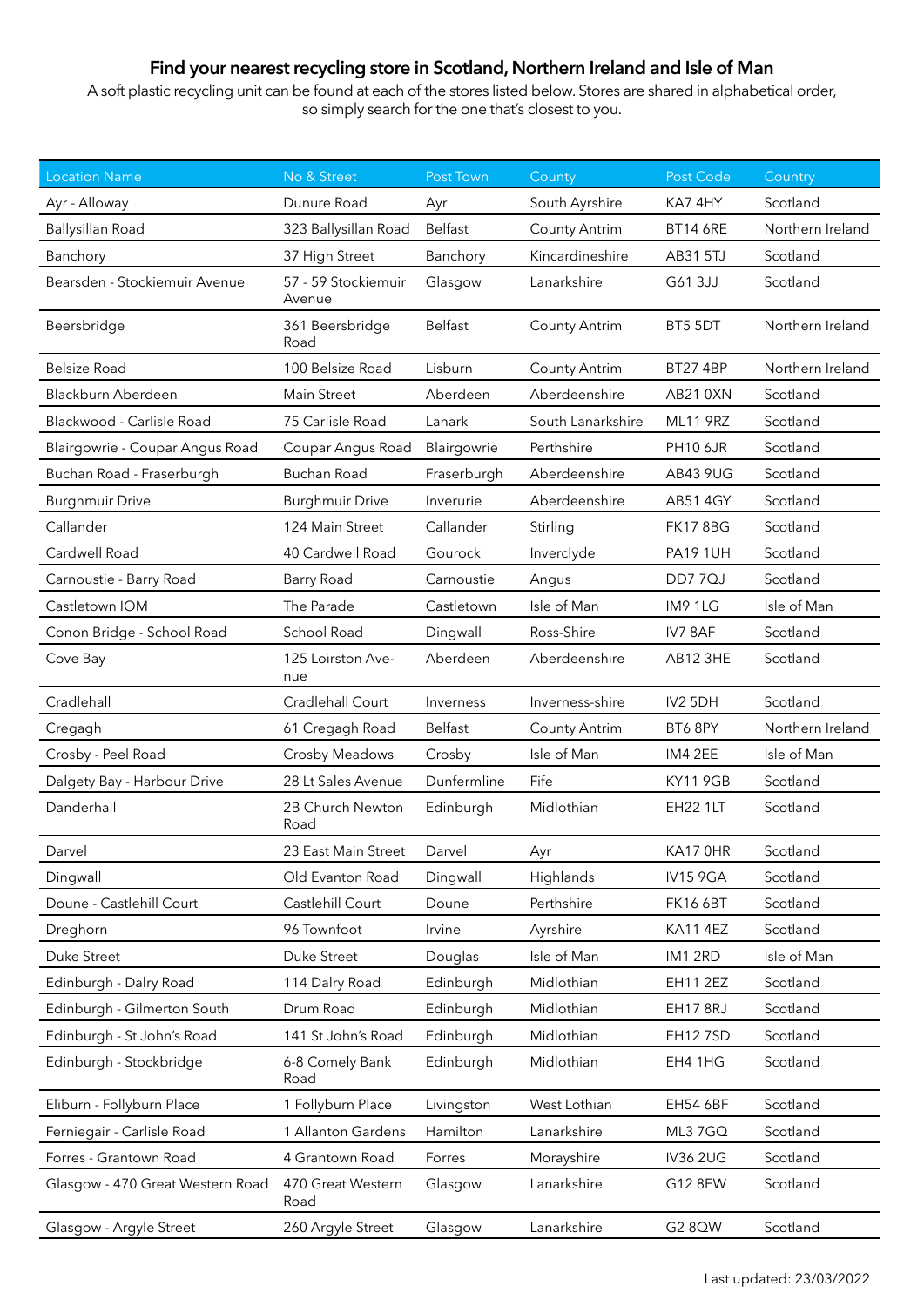| Glenrothes - Woodside Road            | Woodside Road                   | Glenrothes       | Fife                 | KY7 4AF         | Scotland         |
|---------------------------------------|---------------------------------|------------------|----------------------|-----------------|------------------|
| Golspie                               | Main Street                     | Golspie          | Highlands            | <b>KW10 6RA</b> | Scotland         |
| Greenock - Eldon Street               | 21 Eldon Street                 | Greenock         | Inverclyde           | <b>PA167UG</b>  | Scotland         |
| Hillsborough - Lisburn Street         | 8 Lisburn Street                | Hillsborough     | County Down          | <b>BT26 6AB</b> | Northern Ireland |
| Hurlford - Academy Street             | 2 Academy Street                | Kilmarnock       | Ayrshire             | KA15BU          | Scotland         |
| Invergordon - High Street             | 110 High Street                 | Invergordon      | Ross-Shire           | IV18 ODL        | Scotland         |
| Kelso                                 | Highcroft                       | Kelso            | Roxburghshire        | TD57NB          | Scotland         |
| Kemnay                                | <b>Station Road</b>             | Inverurie        | Aberdeenshire        | <b>AB51 5RB</b> | Scotland         |
| Kennoway - Bishops Court              | 11-16 Bishops court             | Kennoway         | Fife                 | KY8 5LA         | Scotland         |
| Kilbirnie                             | 61-63 Holmhead                  | Kilbirnie        | North Ayrshire       | <b>KA25 6BS</b> | Scotland         |
| Kilmacolm - Lochwinnoch Road          | Campbell Place                  | Kilmacolm        | Renfrewshire         | PA13 4HA        | Scotland         |
| Kingussie - High Street               | 24 High Street                  | Kingussie        | Inverness-shire      | <b>PH21 1HR</b> | Scotland         |
| Kirkcaldy - Lauder Road               | Lauder Road                     | Kirkcaldy        | Fife                 | KY2 5BD         | Scotland         |
| Knockbreda                            | 390 Ormeau Road                 | Belfast          | <b>County Antrim</b> | BT7 3HX         | Northern Ireland |
| Ladywell                              | Newyearfield                    | Livingston       | West Lothian         | <b>EH54 6AB</b> | Scotland         |
| Laxey                                 | White House Build-<br>ing       | Laxey            | Isle of Man          | IM4 7BE         | Isle of Man      |
| Lenzie - Kirkintilloch Road           | Kirkintilloch Road              | Kirkintilloch    | <b>GLASGOW</b>       | G66 4LD         | Scotland         |
| Livingston                            | <b>Bankton Retail</b><br>Centre | Livingston       | West Lothian         | EH54 9DA        | Scotland         |
| Lossiemouth - Queens Street           | 44 Queen Street                 | Lossiemouth      |                      | <b>IV31 6PN</b> | Scotland         |
| Main Road - Cardross                  | Main Road                       | Dumbarton        | Dunbartonshire       | G82 5PD         | Scotland         |
| Markinch                              | 20 High Street                  | Markinch         | Fife                 | KY7 6DQ         | Scotland         |
| Mayfield                              | 14-15 Mayfield<br>Terrace       | Arbroath         | Angus                | <b>DD11 5DJ</b> | Scotland         |
| Mearnskirk - Mearns Road              | Unit 2 421 Mearns<br>Road       | Newton<br>Mearns | Renfrewshire         | G77 5RY         | Scotland         |
| Milton of Campsie - Antermony<br>Road | Antermony Road                  | Glasgow          | Lanarkshire          | G66 8DB         | Scotland         |
| Muir Of Ord                           | Great North Road                | Muir Of Ord      | Ross-Shire           | IV6 7TP         | Scotland         |
| Musselburgh                           | Clayknowes Road                 | Musselburgh      | Midlothian           | <b>EH21 6UW</b> | Scotland         |
| Nairn - King Street                   | <b>King Street</b>              | Nairn            | Highlands            | <b>IV12 4DN</b> | Scotland         |
| Newton Mearns - Broom Road East       | 86 Broom Road East              | Glasgow          | Lanarkshire          | G77 5SR         | Scotland         |
| Newtown St Boswells                   | <b>Station Yard</b>             | Melrose          | Roxburghshire        | TD6 0PP         | Scotland         |
| Old Park Road                         | 523-525 Old Park<br>Road        | Belfast          | <b>County Antrim</b> | <b>BT14 6QU</b> | Northern Ireland |
| Onchan                                | Main Road                       | Onchan           | Isle of Man          | IM3 1AN         | Isle of Man      |
| Panmuirfield                          | 134 Lawers Drive                | Dundee           | Angus                | DD53UN          | Scotland         |
| Peel                                  | Michael Street                  | Peel             | Isle of Man          | IM5 1AG         | Isle of Man      |
| Perth - Darnhall Drive                | 17 Darnhall Drive               | Perth            | Perthshire           | PH2 0HD         | Scotland         |
| Perth - Tulloch Square                | Tulloch Square                  | Perth            | Perthshire           | PH1 2PW         | Scotland         |
| Petrol Stonehaven - Kirkton Road      | Kirkton Road                    | Stonehaven       | Kincardineshire      | AB39 2HQ        | Scotland         |
| Pitmedden                             | Tarves Road                     | Ellon            | Aberdeenshire        | <b>AB41 7NY</b> | Scotland         |
| Port Erin                             | <b>Station Road</b>             | Port Erin        | Isle of Man          | IM9 6AE         | Isle of Man      |
| Port St. Mary                         | Bay View Road                   | Port St Mary     | Isle of Man          | IM9 5AH         | Isle of Man      |
| Portree - Bank Street                 | <b>Bank Street</b>              | Portree          | Highlands            | <b>IV51 9DA</b> | Scotland         |
| Ramsey                                | 3 Christian Street              | Ramsey           | Isle of Man          | IM8 1DG         | Isle of Man      |